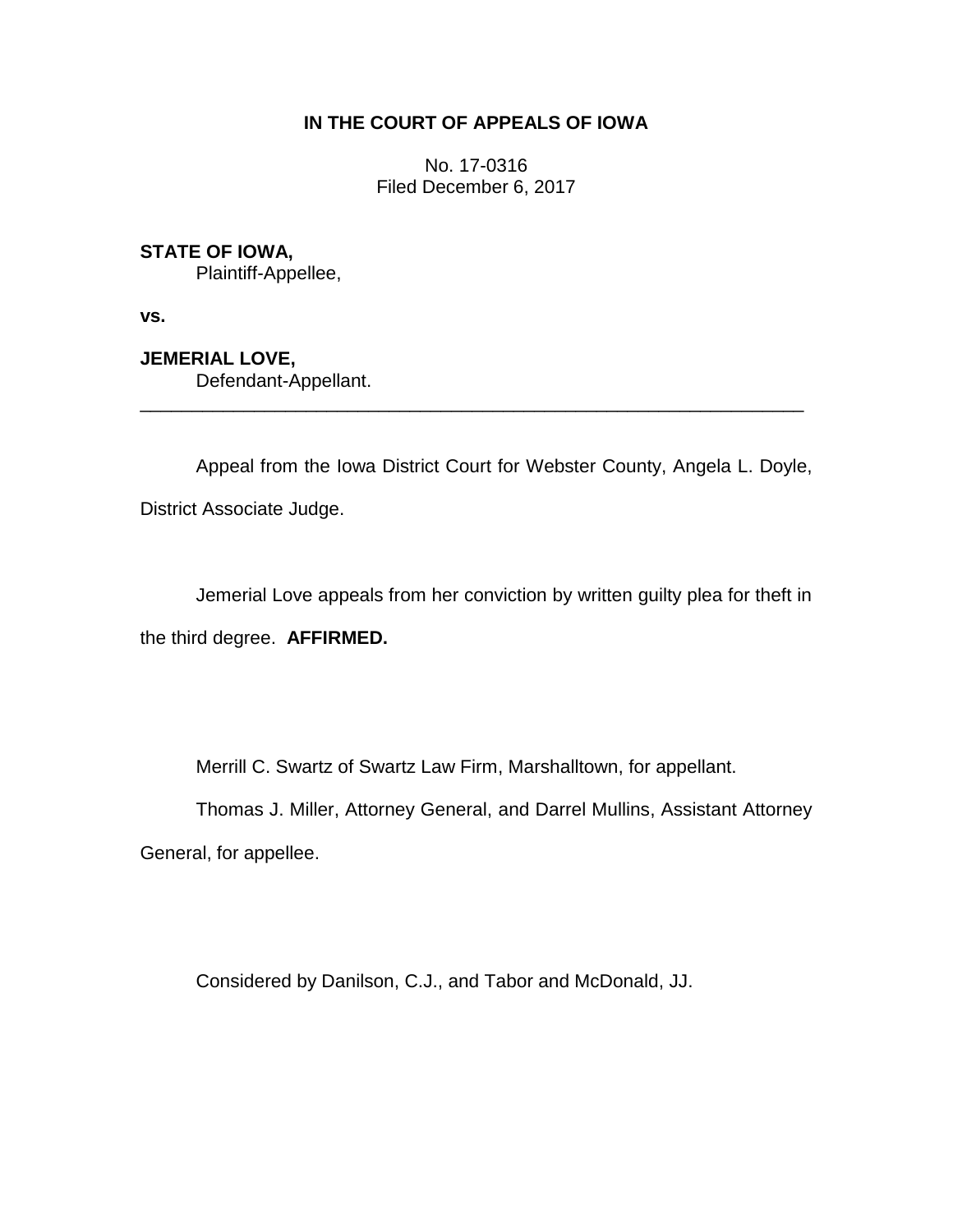## **DANILSON, Chief Judge.**

 $\overline{a}$ 

Jemerial Love appeals from her conviction by written guilty plea for theft in the third degree, in violation of Iowa Code sections 714.1 and .2(3) (2016). Love was alleged to have stolen items not exceeding \$500 in value. Thus, to establish Love committed third-degree theft under section  $714.2(3)$ ,<sup>1</sup> the State was required to show Love had "before been twice convicted of theft." Love's written guilty plea and the court's February 3, 2017 order accepting the plea do not include acknowledgment of Love's prior theft convictions. Love contends because the plea did not provide a factual basis<sup>2</sup> for the offense, it was not made intelligently or voluntarily, and defense counsel rendered ineffective assistance by failing to file a motion in arrest of judgment to contest the plea. We affirm.

Our review of this ineffective-assistance-of-counsel claim is de novo. *State v. Finney*, 834 N.W.2d 46, 49 (Iowa 2013). To establish defense counsel rendered ineffective assistance, Love must show by a preponderance of the evidence both that defense counsel failed to perform an essential duty and the failure resulted in prejudice. *See State v. Straw*, 709 N.W.2d 128, 133 (Iowa 2006).

Although Love did not file a motion in arrest of judgment, she may challenge the entry of the guilty plea "under the rubric of ineffective assistance of

 $1$  Section 714.2(3) provides alternative means of theft in the third degree: "The theft of property exceeding five hundred dollars but not exceeding one thousand dollars in value, *or* the theft of any property not exceeding five hundred dollars in value by one who has before been twice convicted of theft, is theft in the third degree." (Emphasis added.) <sup>2</sup> Iowa Rule of Criminal Procedure 2.8(2)(b) provides before the court accepts a guilty plea, it must determine "that the plea is made voluntarily and intelligently and has a factual basis." The court must also determine the defendant understands "[t]he nature of the charge to which the plea is offered." Iowa R. Crim. P. 2.8(2)(b)(1).

2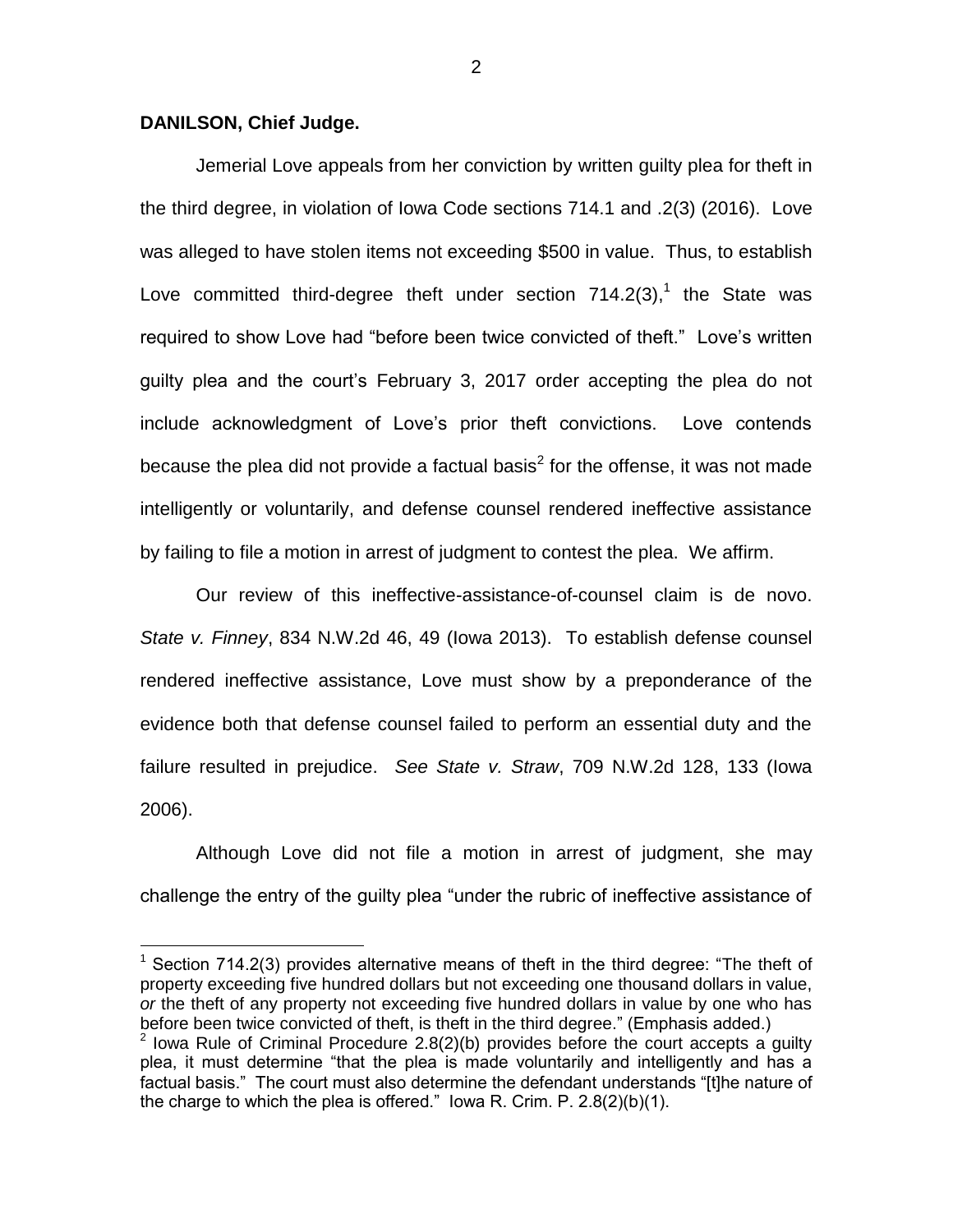counsel, which would require [her], among other things, to demonstrate 'a reasonable probability that, but for counsel's errors [she] would not have pleaded guilty and would have insisted on going to trial.'" *State v. Fisher*, 877 N.W.2d 676, 682 n.3 (Iowa 2016) (quoting *Straw*, 709 N.W.2d at 138).

"It is a responsibility of defense counsel to ensure that a client does not plead guilty to a charge for which there is no objective factual basis." *Finney*, 834 N.W.2d at 54. "On a claim that a plea bargain is invalid because of a lack of accuracy on the factual-basis issue, the entire record before the district court may be examined." *Id.* at 62. The entire record includes the minutes of testimony. *Id.*

Here, neither the guilty plea nor the court's order accepting the plea acknowledged the existence of at least two previous theft convictions—a required element of third-degree theft under section 714.2(3) here. Love maintains, therefore, that the plea was entered without a sufficient factual basis, in violation of rule 2.8(2)(b).

However, the minutes of testimony clearly reflect Love has nine previous theft convictions occurring from 2006 to 2014. Additionally, at the sentencing hearing, Love acknowledged her lengthy criminal history. As such, we find there is a factual basis supporting Love's guilty plea for third-degree theft premised upon at least two prior convictions of theft.

Love also asserts she "did not voluntarily and intelligently admit to: (1) prior theft convictions; (2) being represented by counsel at the prior theft convictions; [and] (3) a factual basis exists to support the admission to the prior convictions." To the extent Love is claiming that her plea was not voluntarily and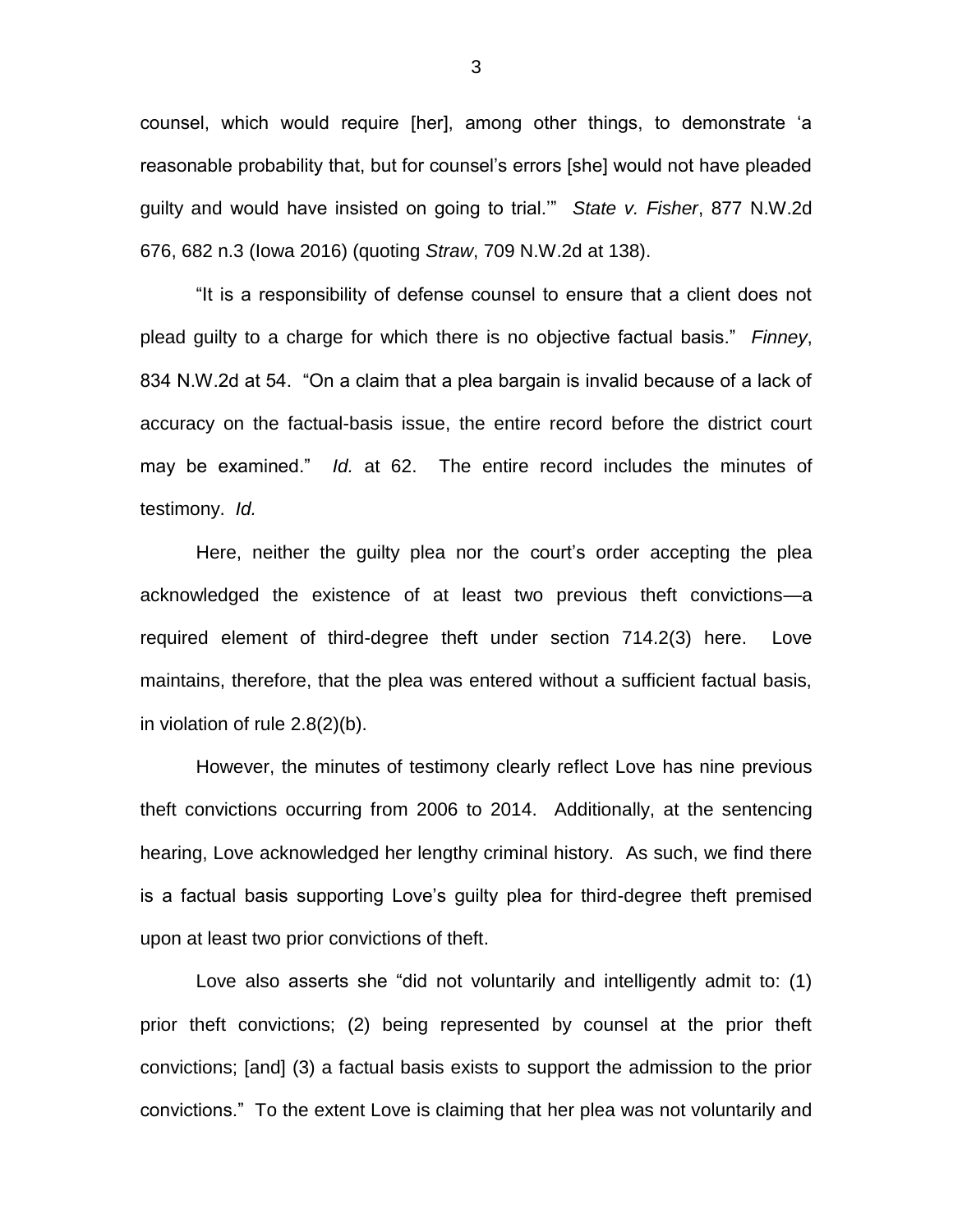intelligently entered, we view this contention as a claim the plea was not voluntary and intelligent as is constitutionally required. *See id.* at 54-55 (stating the United States Supreme Court's "caselaw recognizes two distinct strands of constitutional analysis related to guilty pleas": claims "rooted in the right to effective assistance of counsel under the Sixth Amendment," and claims "based on the Due Process Clauses of the Fifth and Fourteenth Amendments requir[ing] the trial court to determine the defendant made a knowing and intelligent choice" to plead guilty to the underlying crime). However, Love failed to separately identify this claim as an issue. *See* Iowa R. App. P. 6.903(2)(g) ("The argument section shall be structured so that each issue raised on appeal is addressed in a separately numbered division.").

To the extent Love is contending counsel was ineffective in permitting Love to enter a plea involuntarily or unintelligently, the record is not adequate to address this claim. As observed in *State v. Thacker*, 862 N.W.2d 402, 405 (Iowa 2015):

When a defendant seeks to have an ineffective-assistance claim resolved on direct appeal, the defendant must establish that the record is adequate to allow the appellate court to determine the issue. If the record is inadequate on appeal, the issue must be addressed in an action for postconviction relief.

"Only in rare cases will the trial record alone be sufficient to resolve the claim on direct appeal." *Straw*, 709 N.W.2d at 133. "Even a lawyer is entitled to his day in court, especially when his professional reputation is impugned." *State v. Bentley*, 757 N.W.2d 257, 264 (Iowa 2008) (citation omitted).

We find Love's guilty plea substantially complied with the requirements of rule 2.8(2), and defense counsel did not render ineffective assistance in failing to